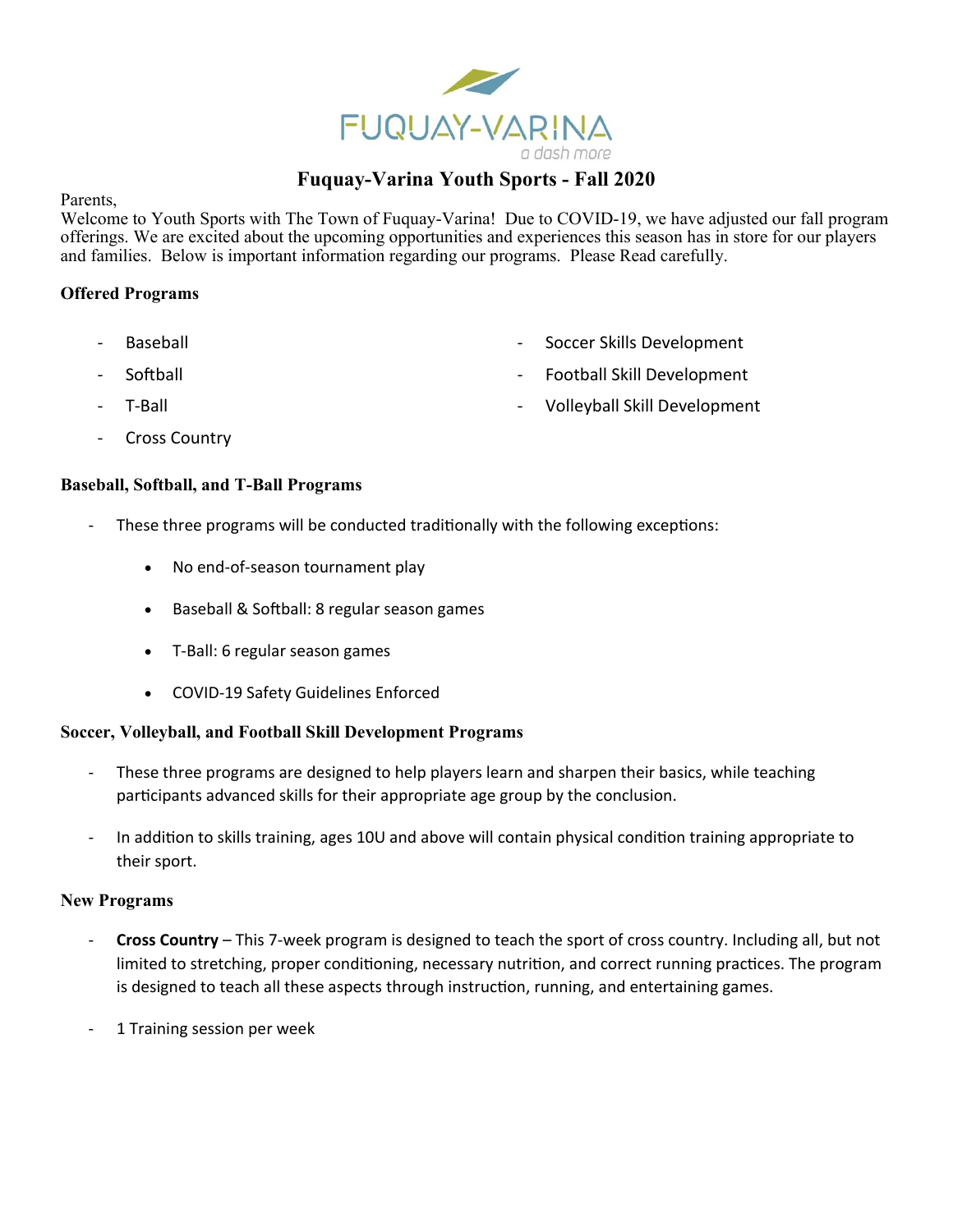# **COVID-19 Guidelines for programs**

## **Masks**

- ALL Parents, Coaches, and attendees must wear a mask for the entire duration of the activity they are attending. (Unless under the age of 2)
- Participants will be required to wear a mask upon arrival and any time they are not on the field. Once a participant is on the field of play, they can remove their mask. When exiting, they must put it back on.
- Hand sanitizing stations will be available for use at each park.

#### **Spectator Seating**

- All spectators will be required to sit in the designated "Spectator" area. The bleachers will be closed to spectators and will be used for the players to sit.
- Spectator Areas will be designated around the outer portions of your groups's assigned court/field.
- Please bring chairs or blankets if you need seating.

#### **Expectations Prior to Attending**

- Parents are required to self-assess their children and additional persons they are bringing before attending each activity. If symptoms are present or attendees have recently been exposed to someone with COVID-19, please do not attend the activity and notify our designated COVID-19 Full-Time Staff contact.
- All attendees are encouraged to stay in their vehicles until 10 minutes before their scheduled activity start time. This will allow the attendees in the prior event time to make their way out of the park.

#### **Equipment**

- Baseball, Softball, T-Ball The Town will be providing each team with an assigned catchers gear set. Players are instructed to bring their own gloves, helmets, etc.
- Soccer The Town will be providing soccer balls and cones to each coach for their group.
- Football The Town will be providing footballs and cones to each coach for their group.
- Volleyball The Town will be providing volleyballs at each activity.
- Disinfecting spray will be available for all coaches.
- Sharing of personal equipment is strongly discouraged.

#### **Schedules**

#### **Baseball, Softball, & T-Ball**

- 4 Pre-season practices
- Following these 4 practices, teams will play 8 regular season games; 6 regular season games (T-ball)
- Teams will not have practices once games begin.
- Teams will have 1-2 scheduled games per week.
- There will not be an end-of-season tournament for any age divisions.

## **Soccer, Football, & Volleyball**

- 7 Weeks of training sessions.
- 1 training session per week.
- Groups will not have multi-team scrimmages or games.